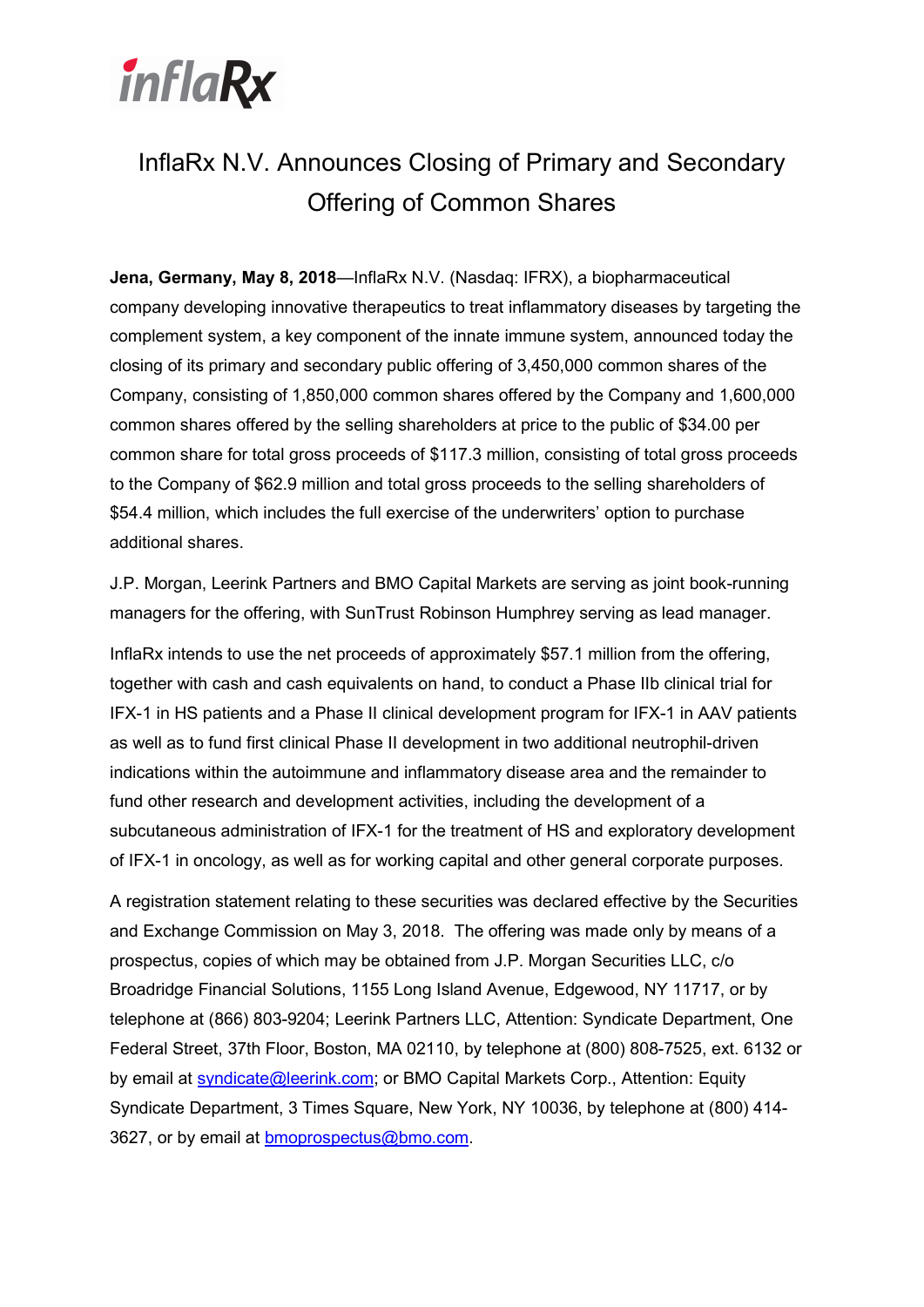This press release shall not constitute an offer to sell or a solicitation of an offer to buy these securities, nor shall there be any sale of, these securities in any state or jurisdiction in which such offer, solicitation or sale would be unlawful prior to registration or qualification under the securities laws of any such state or jurisdiction.

### About InflaRx N.V.:

InflaRx (Nasdaq:IFRX) is a clinical-stage biopharmaceutical company focused on applying its proprietary anti-C5a technology to discover and develop first-in-class, potent and specific inhibitors of C5a. Complement C5a is a powerful inflammatory mediator involved in the progression of a wide variety of autoimmune and other inflammatory diseases. InflaRx was founded in 2007 and has offices in Jena and Munich, Germany. InflaRx is listed on the Nasdaq Global Select Market in the United States under the trading symbol "IFRX".

### Contacts:

InflaRx N.V. Prof. Dr. Niels C. Riedemann - CEO Email: infolatlinflarx.de Tel: +49-3641-508180

#### Investor Relations LifeSci Advisors Hans Herklots hherklots[at]lifesciadvisors.com Tel: +41 79 598 7149

## Media US

LifeSci Public Relations Matt Middleman, M.D. matt[at]lifescipublicrelations.com Tel: +1 646 627 8384

### Media Europe

### MC Services AG

Katja Arnold katja.arnold[at]mc-services.eu Tel: +49 89 210 228 40

### FORWARD LOOKING STATEMENTS

This press release contains forward-looking statements. All statements other than statements of historical fact are forward-looking statements, which are often indicated by